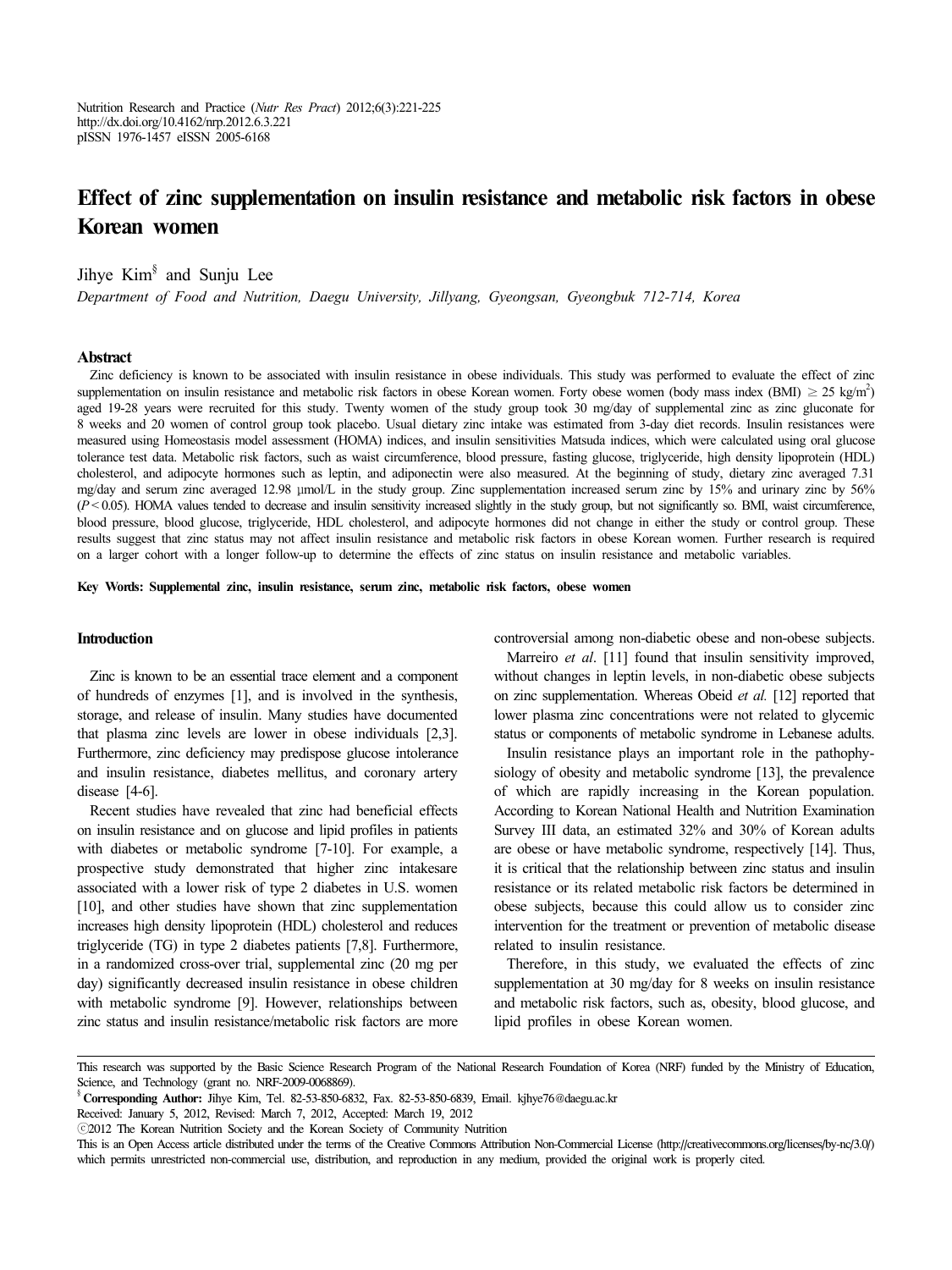### **Subjects and Methods**

#### *Study subjects*

Forty obese women (18-28 years) were recruited from May 2009 to September 2010 in the Daegu and Gyeongbuk regions. Obesity was defined as a body mass index (BMI) of  $\geq$  25 kg/m<sup>2</sup>. Participants completed a questionnaire during a face-to-face interview. Information was collected on demographic variables, socioeconomic status, smoking, nutritional supplementation, personal medical history, family history, and medication use. Exclusion criteria included cigarette smoking, vitamin-mineral supplements and/or any other nutritional supplements, the use of oral contraceptives, acute or chronic disease, such as diabetes or a family history of diabetes, and participation in a diet based weight-loss program. Informed written consent was obtained from all 40 study subjects prior to enrollment. The study was conducted according to the Declaration of Helsinki and the study protocol was reviewed and approved by the institutional review board of Daegu University.

## *Study design*

Zinc status, anthropometric measurements, and metabolic variables were measured prior and following zinc supplementation at 30 mg zinc/day (Vitamin House, Korea) or placebo for 8 weeks. Height, weight, waist circumference, and blood pressure were measured mornings before blood collection. After a 12-hour overnight fast, baseline blood was drawn from each subject and then re-drawn at 30, 60, 90, and 120 min after taking 75 g of glucose for oral glucose tolerance testing. After blood collection, twenty women in the study group were discharged with an 8-week supply of 30 mg tablets of zinc supplement as zinc gluconateand the other half in control group were allocated with an 8-week supply of placebo tablets (free zinc starch).The women were told to take the supplement between meals and to remain on their usual diets. For the compliance of supplementation, zinc supplements and placebo tablets were given in plastic weekly pill reminder and the research staff made a call every day to all subjects to check out if they took pills. Usual dietary intakes were estimated from 3-day diet records that included 2 weekdays and 1 weekend day. At first visit, detailed instructions regarding the maintenance of 3-day dietary records were given by trained dietitians. Diet records were collected before the study and while taking supplement or placebo. Nutrient intakes were estimated using a nutrient database developed by the Korean Nutrition Society. After supplementation for 8 weeks, subjects returned to the laboratory for anthropometric measurements and blood collection. Subjects were also asked to collect a 24-hour urine sample the day before each blood collection for urinary zinc analysis.

### *Anthropometric measurements and blood pressure*

Physical examinations were performed by trained research staff using standardized procedures. Height was measured by anthropometry (TKK-11252, Japan) and body weight by bioimpedance analysis (Inbody 3.0, Biospace Corp, Korea). BMI was calculated by dividing weight (kg) by height squared  $(m<sup>2</sup>)$ . Obesity was defined as a BMI of  $\geq$  25 kg/m<sup>2</sup> according to International Obesity Task Force (IOTF) for Asian adults in the Asia Pacific region [15]. Waist circumference was measured at the midpoint between the lower border of the rib cage and the iliac crest using a non-elastic tape measure [16]. Hip circumference was defined as maximum circumference in the hip region [14]. A trained member of research staff measured systolic blood pressures (SBPs) and diastolic blood pressures (DBPs) after subjects had rested for 10 minutes in a sitting position immediately before blood collection using an automatic sphygmometer (HEM-770A, Japan) [17]. Two SBP and DBP readings were recorded and averages were used in the analysis.

#### *Sample collection and biochemical analysis*

Blood samples for zinc and metabolic variables analyses were collected in plastic syringes, placed on ice for a maximum of 2 h, centrifuged at 1,500 g for 10 min at  $4^{\circ}$ C (Allegra 6R, Beckman Coulter, USA), and stored at -70℃ until required for analysis [18]. Urine samples were collected in a polyethylene container and were mixed by shaking vigorously, weighed, and aliquots were stored at -20 $\degree$ C prior to zinc analysis [19].

 $10,000 \sqrt{\text{[FG]} \times \text{FI}} \times \text{[Mean OGTT glucose} \times \text{Mean OGTT insulin]}$ . Fasting glucose (FG), TG, total cholesterol (TC), and HDL cholesterol were measured enzymatically using an automated analyzer (ADVIA 2400, Japan). Serum fasting insulin (FI) was measured using a chemiluminescent immunoassay method. Insulin resistances were calculated using the following formula according to the homeostasis model assessment (HOMA) method; FG (mmol/L)  $\times$  FI (uIU/mL)/22.5 [20]. Insulin sensitivity indices were calculated using the formula  $[21]$  as follows: Insulin sensitivity index =

Serum leptin concentrations were determined by radioimmunoassay using a human leptin kit (Linco Research Inc., USA) [22], and plasma adiponectin concentrations were determined by immunoassay using a human adiponectin kit (R&D Systems, USA). Serum alkaline phosphatase levels were determined colorimetrically using an automated analyzer (ADVIA 2400, Japan).Serum superoxide dismutase (SOD) concentrations were measured enzymatically using a SOD assay kit (Cayman Chemical Company, USA).

### *Statistical analysis*

All results are expressed as means ± standard deviations. Wilcoxon's signed rank test was used to analyze differences before and after zinc supplementation or to compare the zinc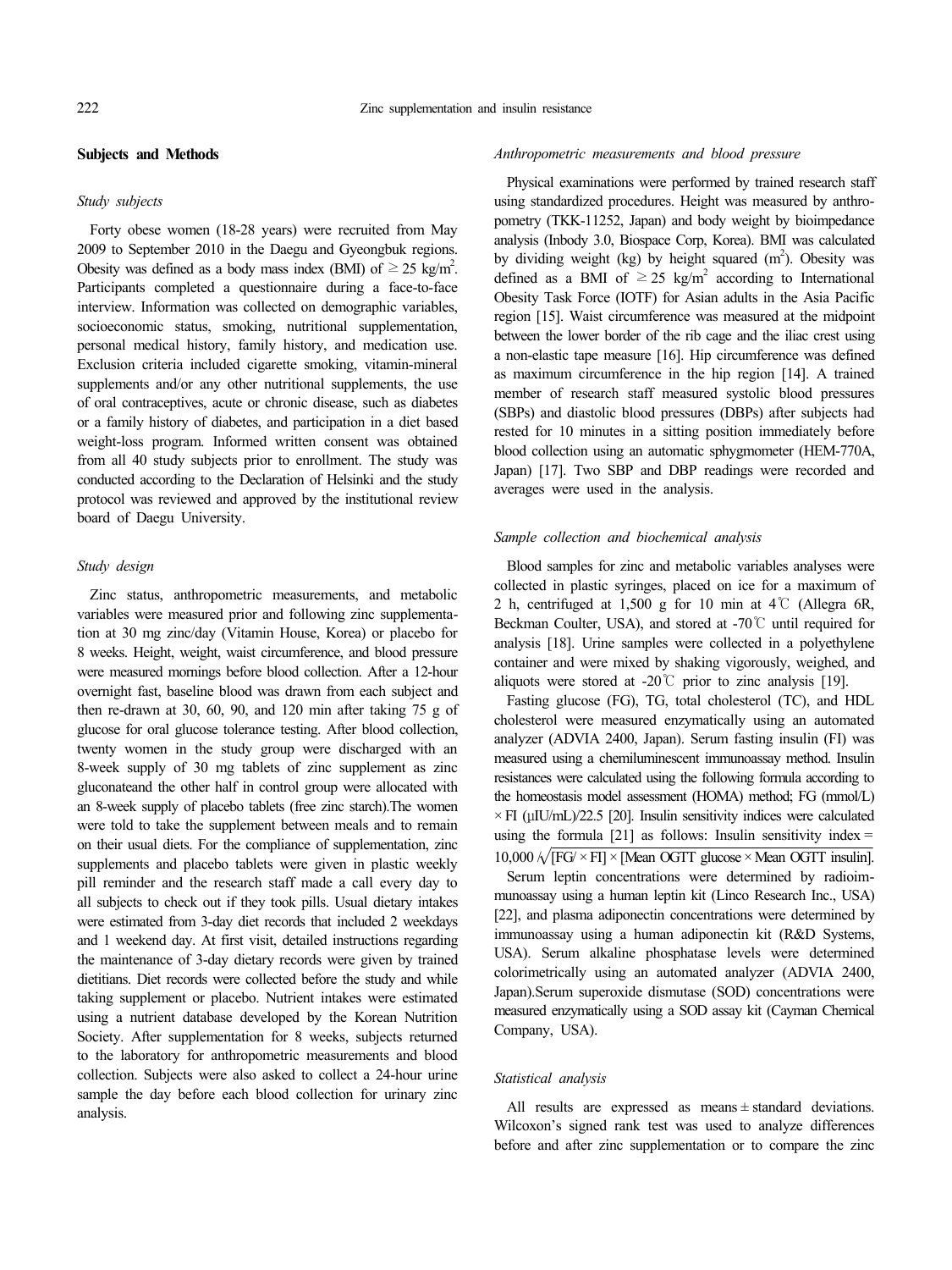supplemented group and the placebo group in terms of zinc status, anthropometric measurements, and metabolic risk factors. Statistical analyses were performed using SAS version 9.1 (SAS institute Inc. NC, USA). Statistical significance was accepted for *P*-values of  $\leq 0.05$ .

# **Results**

### *Zinc status before and after zinc supplementation*

Zinc statuses of the study subjects before and after zinc or placebo supplementation are described in Table 1. At the beginning of study, dietary zinc averaged 7.31 mg/day and serum zinc and urinary zinc concentration averaged 12.98 μmol/L and 346.8 μg/day, respectively, in the study group. Supplementation with 30 mg of zinc daily for 8 weeks significantly increased serum zinc by 15% and urinary zinc by 56%  $(P < 0.05)$ , whereas no change was observed in the control group.

## *Anthropometric measurements before and after zincsupplementation*

Anthropometric measurements of the study subjects before and after zinc or placebo supplementation are described in Table 2. Mean BMI of subjects was about 28 kg/ $m<sup>2</sup>$  and waist-hip ratio was averagely 0.86. Body weight, BMI, waist circumference, hip circumference, and waist-hip ratio did not change in either group over the 8-week supplemental period.

**Table 1.** Zinc statuses of obese women before and after zinc supplementation

|                                     | Zinc group                    |                     |          | Placebo group       |                  | P      |
|-------------------------------------|-------------------------------|---------------------|----------|---------------------|------------------|--------|
|                                     | Before $(n = 20)$             | After $(n = 20)$    |          | Before $(n = 20)$   | After $(n = 20)$ |        |
| Dietary zinc (mg/day)               | $7.31 \pm 2.45$ <sup>1)</sup> | $36.17 \pm 2.96$    | < 0.0001 | $7.7 \pm 2.4$       | $6.66 \pm 2$     | 0.0532 |
| Serum zinc $(\mu \text{mol/L})$     | $12.98 \pm 2.33$              | $14.95 \pm 1.84$    | 0.0007   | $13.81 \pm 2.10$    | $14.12 \pm 1.61$ | 0.9854 |
| Urinary zinc $(\mu g / d \alpha y)$ | $346.76 \pm 190.73$           | $540.75 \pm 301.79$ | 0.0362   | $410.62 \pm 185.46$ | 447.85 ± 301.74  | 0.9273 |

 $1)$ Mean  $\pm$  SD

#### **Table 2.** Anthropometric measurements of obese women before and after zinc supplementation

|                          | Zinc group        |                  |        | Placebo group     |                   | P      |
|--------------------------|-------------------|------------------|--------|-------------------|-------------------|--------|
|                          | Before $(n = 20)$ | After $(n = 20)$ |        | Before $(n = 20)$ | After $(n = 20)$  |        |
| Body weight (kg)         | $71.33 \pm 8.32$  | $71.39 \pm 8.25$ | 0.8733 | $71.95 \pm 7.95$  | $72.58 \pm 7.72$  | 0.1030 |
| BMI (kq/m <sup>2</sup> ) | $28.25 \pm 2.76$  | $28.28 \pm 2.84$ | 0.907  | $28.14 \pm 3.06$  | $28.39 \pm 3.05$  | 0.0897 |
| Waist circumference (cm) | $88.13 \pm 8.14$  | $88.45 \pm 7.18$ | 0.6805 | $90.15 \pm 8.99$  | $91.55 \pm 7.93$  | 0.4045 |
| Hip circumference (cm)   | $103.05 \pm 4.68$ | $102.6 \pm 4.74$ | 0.8392 | $104.00 \pm 4.65$ | $104.70 \pm 5.58$ | 0.6375 |
| Waist-hip ratio          | $0.85 \pm 0.06$   | $0.86 \pm 0.05$  | 0.6385 | $0.87 \pm 0.07$   | $0.87 \pm 0.05$   | 0.8298 |

 $1)$  Mean  $\pm$  SD

BMI, Body mass index

#### **Table 3.** Insulin resistance and metabolic risk factors of obese womenbefore and after zinc supplementation

|                           | Zinc group             |                   | P      | Placebo group      |                   |        |
|---------------------------|------------------------|-------------------|--------|--------------------|-------------------|--------|
|                           | Before $(n = 20)$      | After $(n = 20)$  |        | Before $(n = 20)$  | After $(n = 20)$  | P      |
| SBP (mmHg)                | $119.28 \pm 10.04^{1}$ | $117.98 \pm 9.51$ | 0.1797 | $119.08 \pm 10.52$ | $117.1 \pm 12.93$ | 0.4357 |
| DBP (mmHg)                | $77.73 \pm 5.78$       | $78.23 \pm 8.11$  | 0.7604 | $78.3 \pm 8.23$    | $76.7 \pm 8.08$   | 0.4121 |
| Fasting glucose (mmol/L)  | $5.03 \pm 0.35$        | $4.99 \pm 0.45$   | 0.4689 | $4.97 \pm 0.37$    | $4.92 \pm 0.35$   | 0.2975 |
| Fasting insulin (pmol/L)  | $90.32 \pm 47.88$      | 78.51 ± 45.33     | 0.1327 | $78.28 \pm 40.81$  | $77.05 \pm 35.62$ | 0.9273 |
| <b>HOMA-IR</b>            | $2.96 \pm 1.7$         | $2.57 \pm 1.62$   | 0.1769 | $2.54 \pm 1.46$    | $2.46 \pm 1.28$   |        |
| Insulin sensitivity index | $3.32 \pm 1.96$        | $3.87 \pm 2.63$   | 0.1324 | $4.29 \pm 2.96$    | $3.83 \pm 1.56$   | 0.7983 |
| Triglyceride (mmol/L)     | $1.38 \pm 1.86$        | $1.22 \pm 1.25$   | 0.4358 | $1.04 \pm 0.41$    | $1.07 \pm 0.47$   | 0.7358 |
| Total C (mmol/L)          | $4.67 \pm 1.13$        | $4.51 \pm 0.98$   | 0.3118 | $4.61 \pm 0.63$    | $4.62 \pm 0.69$   | 0.9563 |
| HDL-C (mmol/L)            | $1.34 \pm 0.31$        | $1.28 \pm 0.25$   | 0.1688 | $1.32 \pm 0.23$    | $1.30 \pm 0.22$   | 0.6543 |
| Leptin (ng/mL)            | $19.22 \pm 6.1$        | $17.73 \pm 6.69$  | 0.4037 | $20.77 \pm 6.41$   | $22.98 \pm 5.72$  | 0.1429 |
| Adiponectin (µq/mL)       | $4.57 \pm 3.93$        | $4.17 \pm 3.31$   | 0.3418 | $4.19 \pm 2.69$    | $3.96 \pm 2.73$   | 0.3118 |
| ALP (U/L)                 | $61.4 \pm 11.45$       | $64.18 \pm 13.95$ | 0.0594 | $56.35 \pm 11.53$  | $58.33 \pm 13.45$ | 0.1987 |
| SOD (U/mL)                | $7.75 \pm 1.9$         | $8.73 \pm 2.46$   | 0.2293 | $7.77 \pm 1.97$    | $8.35 \pm 1.96$   | 0.2455 |

 $1)$  Mean  $\pm$  SD

SBP, Systolic blood pressure; DBP, Diastolic blood pressure; HOMA-IR, Homeostasis model assessment for insulin resistance; Total C, total cholesterol; HDL-C, High density lipoprotein-cholesterol; ALP, Alkaline phosphatase; SOD, superoxide dismutase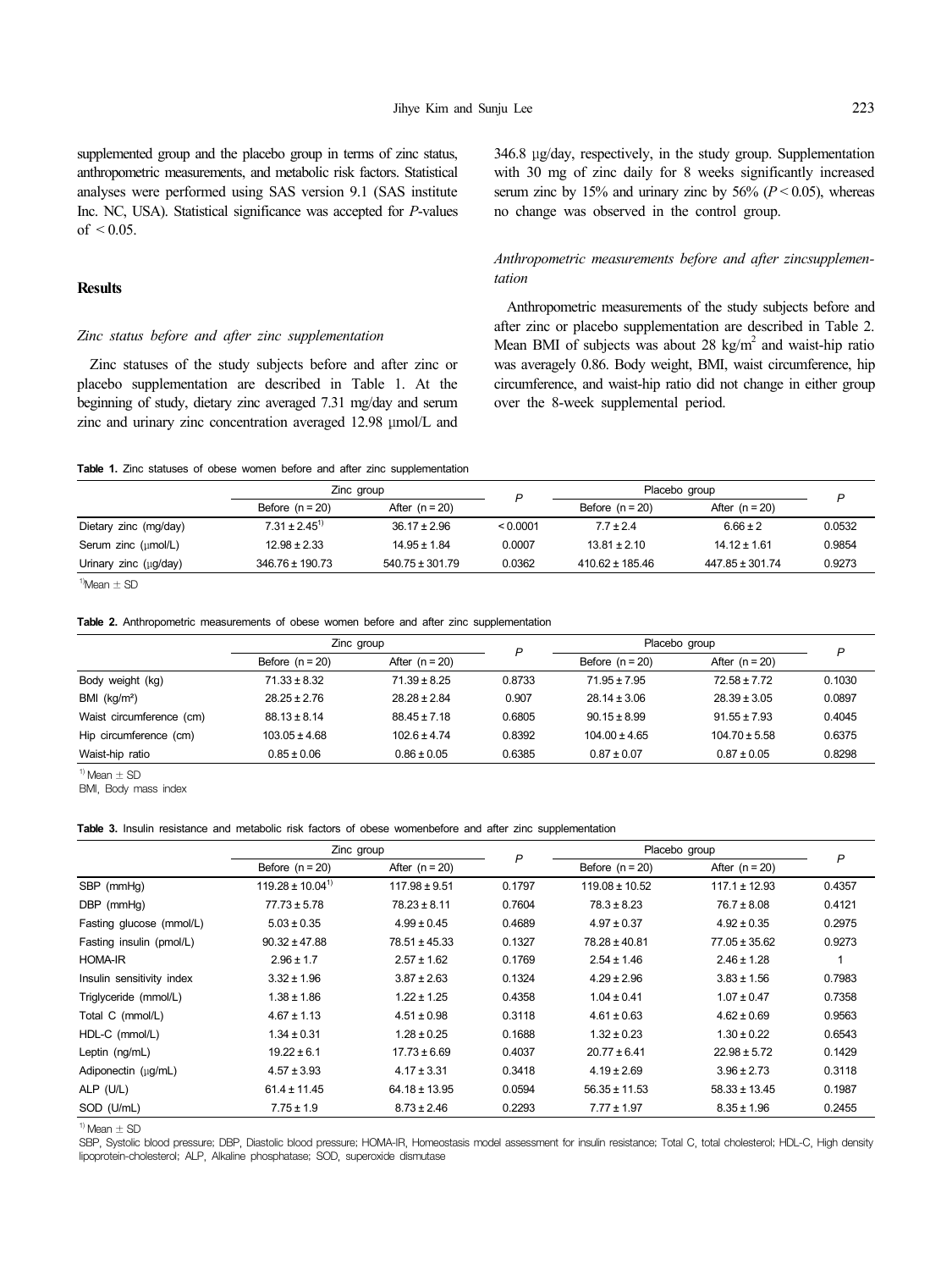### *Metabolic risk factors before and after zinc supplementation*

Metabolic risk factors before and after zinc supplementation are described in Table 3. HOMA values tended to decrease and insulin sensitivity increased slightly with zinc supplementation, but it this did not reach significance. Blood pressure, fasting glucose and insulin, TG, total cholesterol, HDL cholesterol, alkaline phosphatase, and SOD were unchanged after zinc supplementation. Adipocyte hormones such as leptin and adiponectin did not differ with zinc supplementation. Furthermore, no significant differences were found in metabolic risk factors in the control group.

#### **Discussion**

Zinc supplementation at 30 mg daily for 8 weeks increased serum zinc by 15% and urinary zinc by 56%, but no significant difference was found for any anthropometric measurement, insulin resistance, or any other metabolic risk factors, such as blood pressure, blood glucose, triglyceride, and HDL cholesterol after zinc supplementation.

Several experimental and clinical studies have explored the effect of zinc intervention on insulin resistance and other metabolic risk factors in obese individuals [11,23-25], and some studies have reported results similar to our findings. Gómez-García *et al.* [24] showed zinc intervention at 100 mg/day for one month significantly increased mean serum zinc concentration from 11.8 to 16.9 μmol/L, but found that it did not modify insulin sensitivity in seven Spanish obese men (BMI  $\geq 27$  kg/m<sup>2</sup>) between 21 and 30 years old. Similarly, Beletate *et al.* [23] reported that zinc supplementation for 4 weeks did not have a beneficial effect on insulin resistance, fasting glucose, or on lipid levels in normal glucose tolerant obese women aged 25 to 45 years. However, other studies have produced contrasting results. In one randomized, placebo-control study, it was found that zinc supplementation at 30 mg daily for 4 weeks significantly decreased fasting insulin and HOMA values in Brazilian obese women aged 25 to 45 years, but that plasma zinc, BMI, fasting glucose, and leptin levels were unaffected by zinc supplementation [11]. In a cross-over study conducted on obese Iranian children, fasting glucose, insulin, and HOMA-IR were found to significantly decrease after zinc supplementation at 20 mg/d for 8 weeks, while BMI, waist circumference, triglyceride, and low density lipoprotein cholesterol did not significantly change [25].

However, results cannot be directly compared because study conditions differed in several ways. First, we defined obesity as a BMI of  $\geq$  25 kg/m<sup>2</sup> according the IOTF criterion for Asians, whereas in the Brazilian study mentioned above BMI was defined as  $\geq$  30 kg/m<sup>2</sup>, and this definitional difference might have affected responses of insulin resistance or metabolic risk factors to zinc supplementation. Second, the studies were conducted in different ethnic groups or different age groups. Diet compositions and dietary patterns vary according to age, gender, and ethnicity [26], and previous studies have demonstrated that food composi-

tions and dietary patterns are associated with components of metabolic syndrome, that is, abdominal obesity, blood pressure, and lipid levels [16,27]. Furthermore, serum HOMA-IR levels measured at the beginning of this study were not as high as those reported in other studies [11,25]. Given that much differences, if the subjects were more obese with higher insulin resistance, supplemental zinc might have affected insulin resistance or other metabolic risk factors in this study. Thus it will be interesting to observe the relationship between zinc status and metabolic risk factors including insulin resistance in various subjects according to different age group or the degree of obesity for the future study.

Several mechanisms have been suggested to explain the association between zinc and insulin resistance. Zinc is known to play a major role in the stabilization of insulin hexamers and in the pancreatic storage of insulin because it can enhance insulin binding to hepatocyte membranes [28]. In fact, reduced hepatic insulin binding to hepatocyte membranes during zinc deficiency may be associated with the contribution of zinc during insulin receptor synthesis [29]. Furthermore, zinc is an efficient antioxidant, and oxidative stress is considered to be a primary contributor to the initiation and progression of insulin resistance and diabetes [30]. In addition, zinc is a component of SOD and is required for optimum SOD activity [29].

Our study has several limitations that require consideration. First, we did not control for potential confounders such as diet or physical activity during zinc supplementation. Second, the supplementation period may have been insufficient in terms of significantly changing metabolic risk factors. Thus, we suggest a longer follow-up study be conducted on zinc supplementation in obese individuals.

In conclusion, zinc supplementation at 30 mg daily for 8 weeks improved serum zinc and urinary zinc concentrations in obese Korean women. However, zinc supplementation did not improve insulin resistance or any metabolic risk factor examined. Further research on the effect of zinc on insulin resistance and metabolic risk factors should be performed in a larger cohort with a longer follow-up period to determine the potential merits of zinc-based intervention in patients with metabolic disease.

### **Acknowledgment**

We are grateful to study participants, the nurses, dieticians, and research members of staff that contributed to this study.

### **References**

- 1. Haase H, Overbeck S, Rink L. Zinc supplementation for the treatment or prevention of disease: current status and future perspectives. Exp Gerontol 2008;43:394-408.
- 2. Marreiro DN, Fisberg M, Cozzolino SM. Zinc nutritional status and its relationships with hyperinsulinemia in obese children and